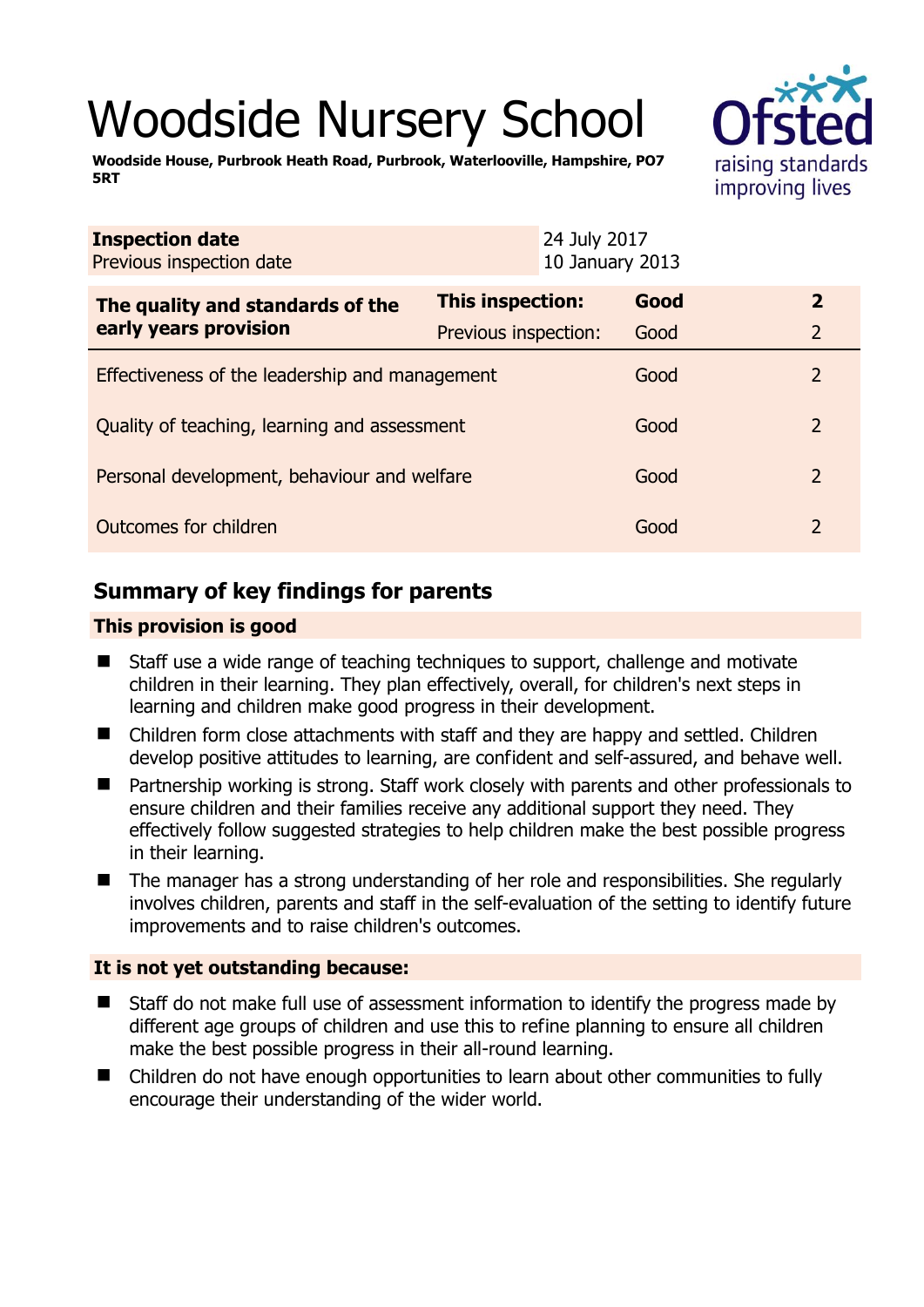# **What the setting needs to do to improve further**

### **To further improve the quality of the early years provision the provider should:**

- monitor children's achievements more closely to identify how different age groups of children learn and use information gathered to help them make the best possible progress in all areas of their learning
- $\blacksquare$  promote further children's understanding of people and communities beyond their own.

## **Inspection activities**

- $\blacksquare$  The inspector observed the quality of teaching during activities indoors and outdoors, and assessed the impact this has on children's learning.
- The inspector spoke with staff and children during the inspection.
- The inspector completed a number of joint observations of teaching with the manager.
- $\blacksquare$  The inspector held a meeting with the manager.
- $\blacksquare$  The inspector took account of the written views of parents.

### **Inspector**

Melissa Cox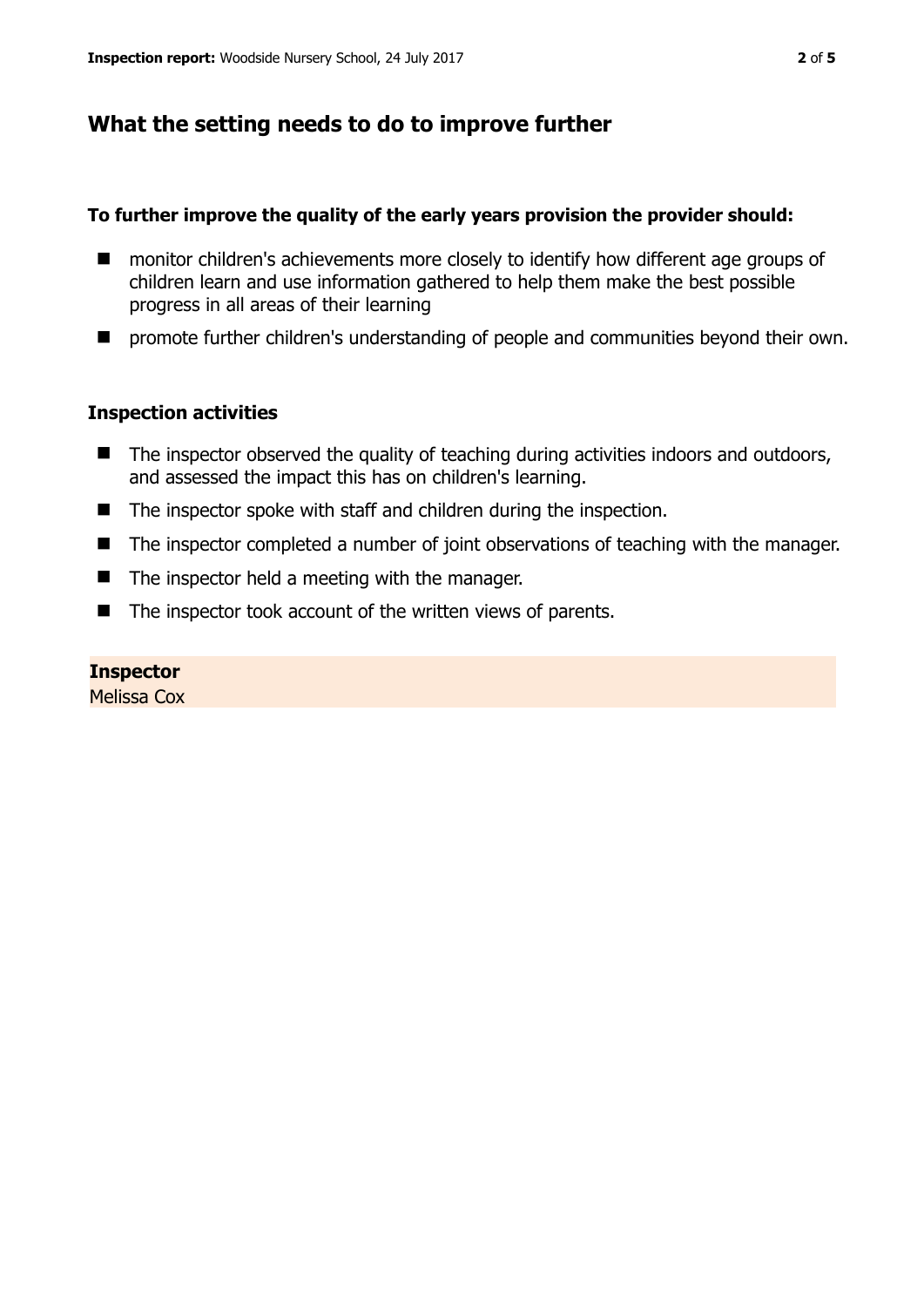## **Inspection findings**

#### **Effectiveness of the leadership and management is good**

Safeguarding is effective. Staff are clear about their role and responsibility to protect children and the procedures to follow if they have a concern. They deploy themselves effectively and meet the required ratios at all times. The manager makes good use of training and supervision sessions to develop staff's knowledge and to improve learning outcomes for children. Staff use their new knowledge to promote exciting learning opportunities. For example, after completing a course on supporting children's language, staff created cosy reading areas to ignite children's interest further in reading. Children's progress is monitored thoroughly, overall, and any gaps in learning are quickly identified and planned for. Self-evaluation is effective. Staff continue to reflect on ways to improve outcomes for children, for example, developing the outdoor areas further to support the learning needs of boys. They take swift action when a concern is raised and have robust procedures in place, for example, notification to Ofsted of any significant events.

#### **Quality of teaching, learning and assessment is good**

Staff plan exciting learning experiences that are based on children's interests to fully support their play and learning. For example, staff help older children to create a dinosaur garden with sticks, stones and leaves, and create opportunities for them to use their imaginations and tell dinosaur stories. Staff successfully promote children's communication and language skills. For example, they use prompts at music time to help babies choose the next song. They make animals noises as they sing a song about a farm. Toddlers enjoy playing with sand and making pretend cakes.

#### **Personal development, behaviour and welfare are good**

Staff are friendly, welcoming and form close relationships with the children. They support children to be independent and to develop a sense of responsibility. Staff effectively manage children's behaviour. They respond calmly and help children to share and follow simple group rules. Children behave well. They are kind to others and play well with their friends. Children learn how to keep themselves safe. For example, they learn how to use tools, such as scissors, safely under the sensitive guidance of staff. They enjoy playing outdoors where they climb, dig and confidently move around, choosing from the wide range of opportunities available.

#### **Outcomes for children are good**

Children are motivated in their learning and concentrate well. Babies enjoy songs and rhymes, and shake instruments along to the music. Toddlers show good independence when they spread butter on their sandwiches. Older children show strong skills in mathematics. They sort items into groups and work through simple calculations. They confidently link sounds to letters and write their names. All children develop the key skills they need to be ready for school.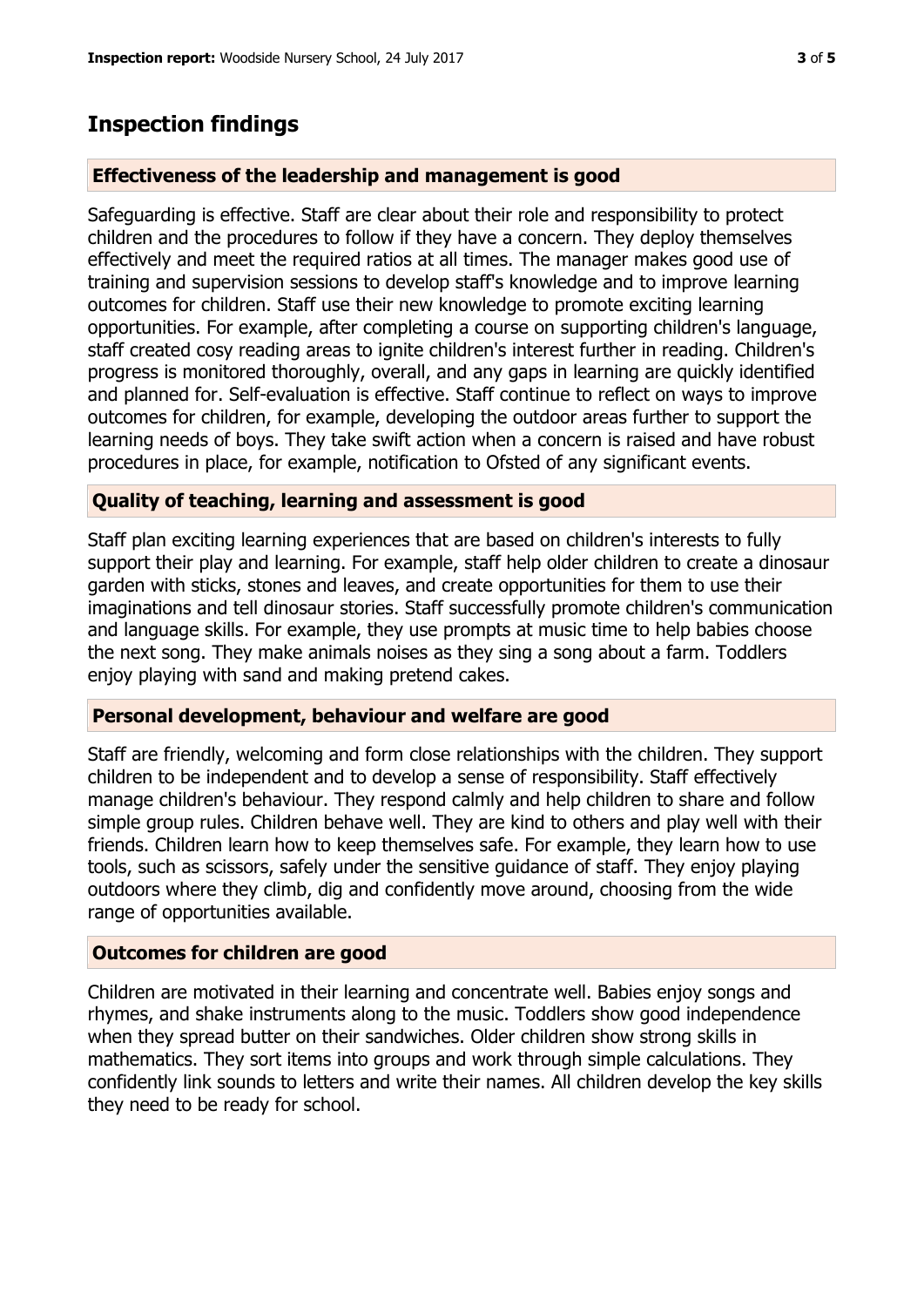# **Setting details**

| Unique reference number                             | EY448854                    |  |
|-----------------------------------------------------|-----------------------------|--|
| <b>Local authority</b>                              | Hampshire                   |  |
| <b>Inspection number</b>                            | 1109219                     |  |
| <b>Type of provision</b>                            | Full-time provision         |  |
| Day care type                                       | Childcare - Non-Domestic    |  |
| <b>Registers</b>                                    | Early Years Register        |  |
| <b>Age range of children</b>                        | $0 - 4$                     |  |
| <b>Total number of places</b>                       | 90                          |  |
| <b>Number of children on roll</b>                   | 159                         |  |
| <b>Name of registered person</b>                    | <b>Woodside Nursery Ltd</b> |  |
| <b>Registered person unique</b><br>reference number | RP908362                    |  |
| Date of previous inspection                         | 10 January 2013             |  |
| <b>Telephone number</b>                             | 02392 230020                |  |

Woodside Nursery School first registered in 1990 and re-registered as a limited company in 2012. It is situated in the village of Purbrook in Hampshire. The nursery is open all year round, apart from one week at Christmas. There are 23 staff working with the children and, of these, 14 staff have a level 3 qualification or above and a further two staff hold qualified teacher status. The nursery school receives funding for two-, three- and fouryear-old children.

This inspection was carried out by Ofsted under sections 49 and 50 of the Childcare Act 2006 on the quality and standards of provision that is registered on the Early Years Register. The registered person must ensure that this provision complies with the statutory framework for children's learning, development and care, known as the early years foundation stage.

Any complaints about the inspection or the report should be made following the procedures set out in the guidance 'Complaints procedure: raising concerns and making complaints about Ofsted', which is available from Ofsted's website: www.gov.uk/government/organisations/ofsted. If you would like Ofsted to send you a copy of the guidance, please telephone 0300 123 4234, or email enquiries@ofsted.gov.uk.